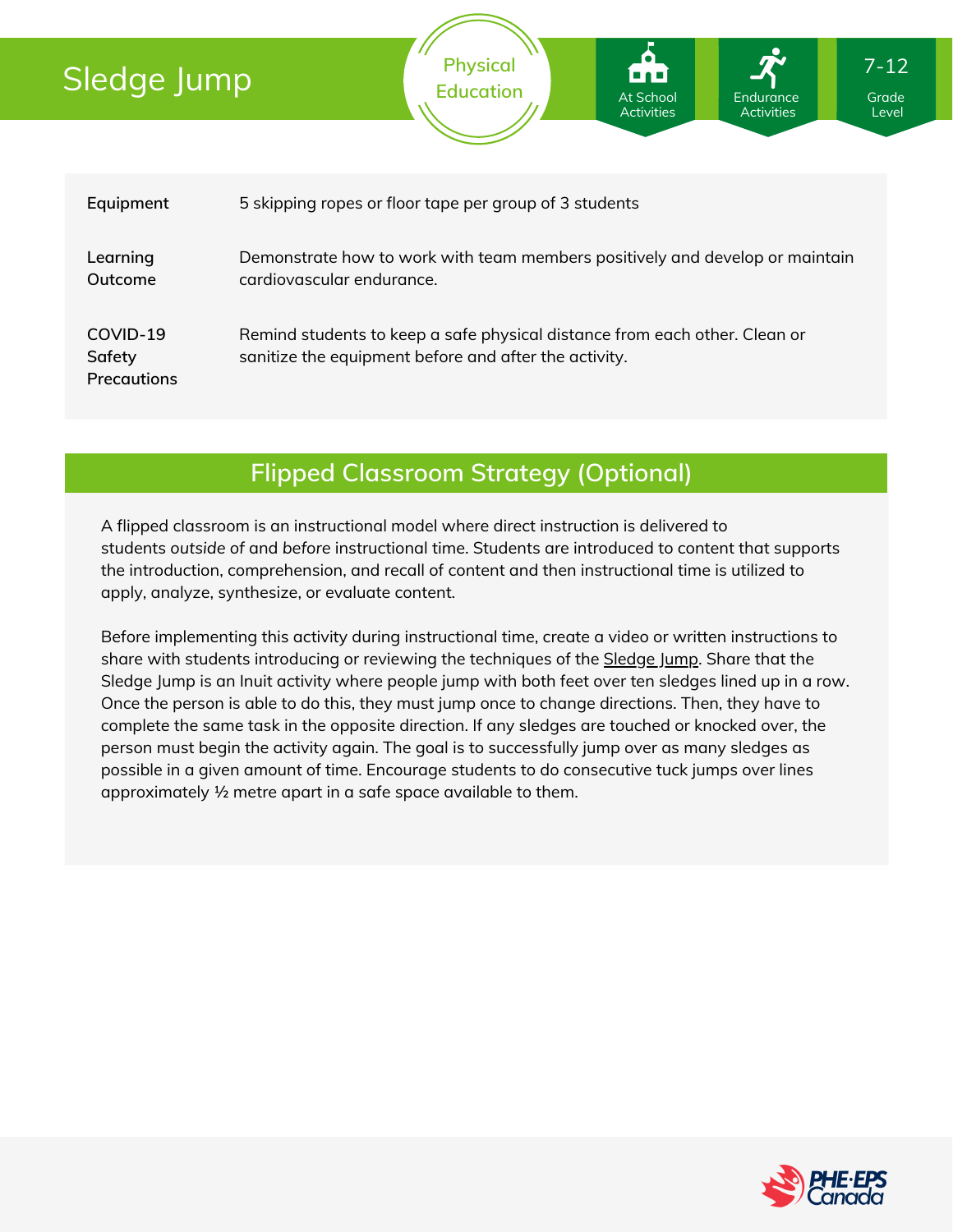# Sledge Jump

**Physical** Education **At School** Endurance Grade At School Activities Endurance **Activities** 

Level

7-12

### **Activity Description**

If utilizing a flipped classroom approach, review the fundamentals of the Sledge Jump and discuss with students the different techniques they found the most successful when practicing. If not utilizing a flipped classroom, introduce or review the techniques of the Sledge Jump. Share that the Sledge Jump is an Inuit activity where people jump with both feet over ten sledges lined up in a row. Once the person is able to do this, they must jump once to change directions. Then, they have to complete the same task in the opposite direction. If any sledges are touched or knocked over, the person must begin the activity again. The goal is to successfully jump over as many sledges as possible in a given amount of time.

Divide students into groups of 3 and provide each group 5 skipping ropes or floor tape. Groups set up their skipping ropes or floor tape approximately ½ metre apart from each other. Group members begin one at a time and perform consecutive tuck jumps to jump over each line until they reach the end. Students then jump to turn back the same way and do consecutive tuck jumps back to where they began. Students attempt to do the Sledge Jump without taking breaks between consecutive tuck jumps. Once students are comfortable, encourage them to time themselves or race against another group with each group member performing the Sledge Jump 3 times in once race.

## **Physical Education Competencies Reflection Questions**



### **MOVE**

**Develop psychomotor skills, tactics, and strategies that facilitate a variety of physical activities across diverse environments.**



#### **THINK**

**Develop cognitive skills and strategies for a variety of movement contexts that facilitate critical thinking, decision making, and problem solving.**

#### **FEEL**

**Develop affective skills and strategies that facilitate healthy and safe relationships with themselves, with others, and with their environment.**

### **ACT**

**Practice behaviour skills and strategies that facilitate movement competence and confidence.**



Reflection is important to support learning during physical education. Consider asking students the reflection questions below and discuss the answers together.

- *What was the most challenging part of the Sledge Jump for you?*
- *How do strength and endurance relate in in regards to physical fitness?*